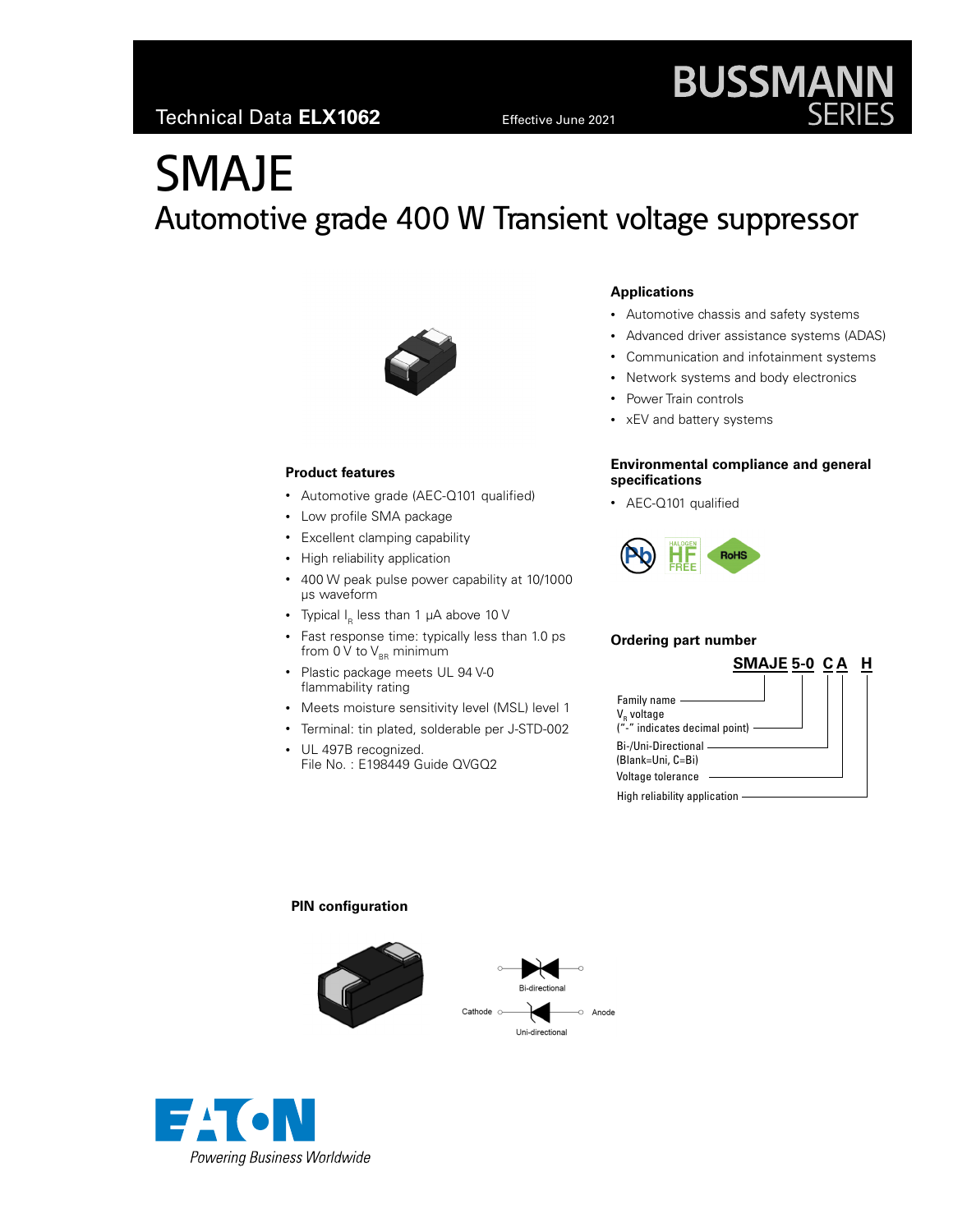# **Absolute maximum ratings**

(+25 °C, RH=45%-75%, unless otherwise noted)

| <b>Parameter</b>                                                         | <b>Symbol</b>               | Value           | Unit |
|--------------------------------------------------------------------------|-----------------------------|-----------------|------|
| Storage operating junction temperature range                             | $\frac{1}{2}$ $\frac{1}{2}$ | $-55$ to $+150$ | °C   |
| Steady state power dissipation at $T = +75$ °C                           | $P_{M\underline{(AV)}}$     | 3.3             | W    |
| Peak pulse power dissipation on 10/1000 µs<br>waveform                   | $P_{\rm pp}$                | 400             | W    |
| Maximum instantaneous forward voltage at<br>100 A for unidirectional     | V.                          | 5               |      |
| Peak forward surge current, 8.3 ms single<br>half sine wave <sup>1</sup> | <b>FSM</b>                  | 60              | А    |
| Typical thermal resistance junction to lead                              | $R_{_{\Theta\text{JL}}}$    | 30              | °CM  |
| Typical thermal resistance junction to ambient                           | $R_{\theta$ ja              | 120             | °C/W |

1. Measured on 8.3 ms single half sine wave or equivalent square wave for unidirectional device only,

duty cycle = 4 per minute maximum

# **Mechanical parameters, pad layout- mm/inches**





#### **Part marking**



Cathode band (uni-polar only) Part marking: xxxx = Date code yy- Refer to marking designator listed in Electrical characteristics table

# **Packaging information - mm/inches**

Drawing not to scale.

Supplied in tape and reel packaging, 5,000 parts per 13" diameter reel (EIA-481 compliant)



| <b>Dimensions</b> | <b>Millimeters</b> | Inches            |
|-------------------|--------------------|-------------------|
| A0                | $2.79 + 0.3$       | $0.110 \pm 0.012$ |
| B0                | $5.33 + 0.3$       | $0.210 \pm 0.012$ |
| C                 | 330.0              | 13.0              |
| D0                | $1.55 \pm 0.1$     | $0.061 \pm 0.004$ |
| E                 | $1.75 + 0.2$       | $0.069 \pm 0.008$ |
| E1                | $13.3 \pm 0.3$     | $0.524 \pm 0.012$ |
| F                 | $5.50 + 0.2$       | $0.217 \pm 0.008$ |
| P0                | $4.00 + 0.2$       | $0.157 \pm 0.008$ |
| P1                | $4.00 + 0.2$       | $0.157 \pm 0.008$ |
| P <sub>2</sub>    | $2.00 + 0.2$       | $0.079 \pm 0.008$ |
| W                 | $12.0 + 0.2$       | $0.042 \pm 0.008$ |
| W1                | $15.7 + 2.0$       | $0.618 + 0.079$   |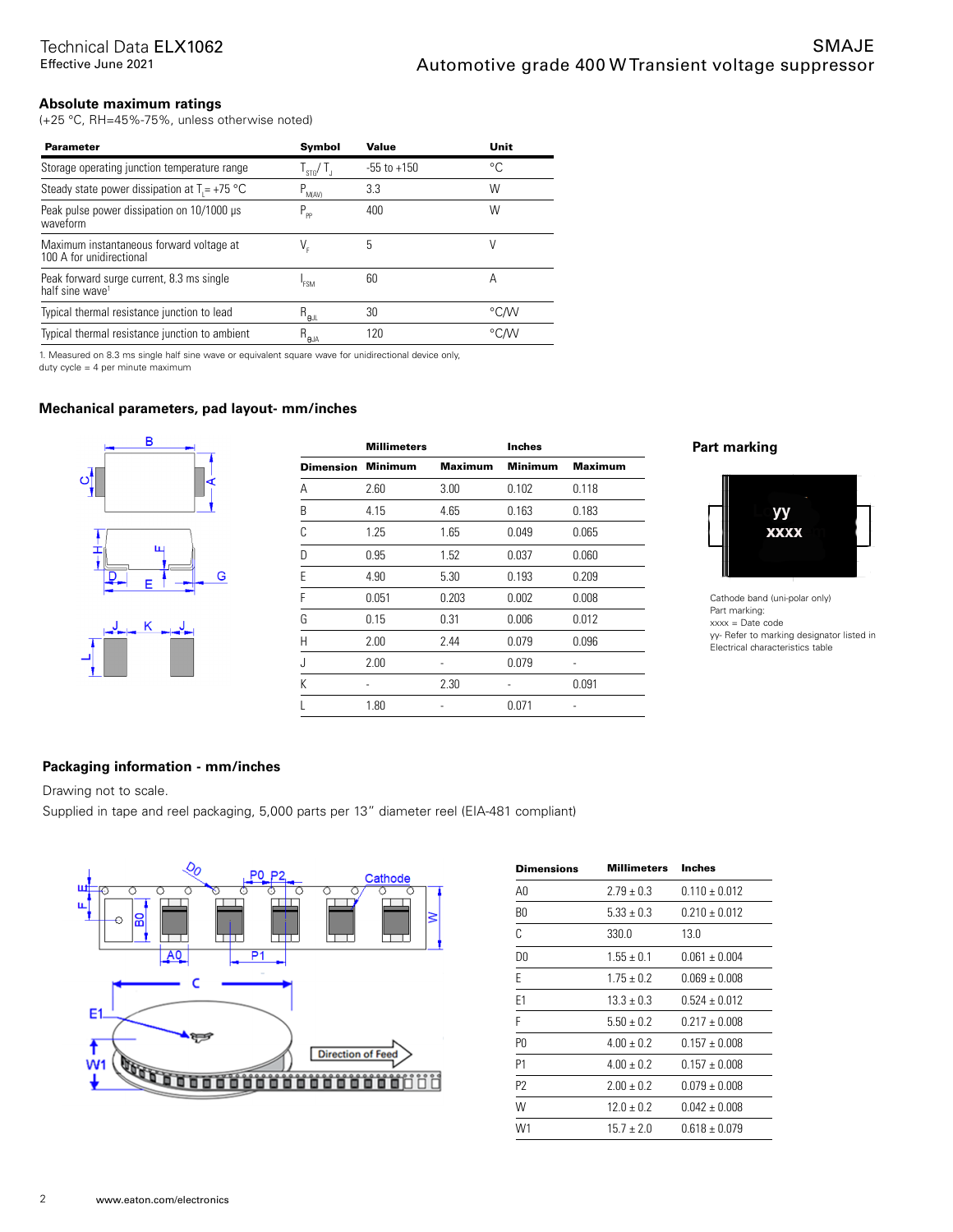# SMAJE Automotive grade 400 W Transient voltage suppressor

# **Electrical specifications (+25 °C)**

| Electrical specifications (+25 °C) |                 |                       |    |                 |                |                      |                |                |                |              |
|------------------------------------|-----------------|-----------------------|----|-----------------|----------------|----------------------|----------------|----------------|----------------|--------------|
| Part number                        |                 | <b>Marking</b>        |    | $V_{R}$         | $I_R @V_R$     | $V_{BR}$ $@$ $I_{T}$ |                | ı,             | $V_c @ I_{PP}$ | $I_{\rm PP}$ |
| Uni-polar                          | <b>Bi-polar</b> | Uni                   | Bi | (V)             | $(\mu A)$      | min (V)              | max(V)         | (mA)           | max (V)        | (A)          |
| SMAJE5-0AH                         | SMAJE5-0CAH     | HE                    | TE | 5               | 120            | 6.4                  | $\overline{7}$ | 10             | 9.2            | 43.5         |
| SMAJE6-0AH                         | SMAJE6-0CAH     | ΗG                    | TG | 6               | 120            | 6.67                 | 7.37           | 10             | 10.3           | 38.8         |
| SMAJE6-5AH                         | SMAJE6-5CAH     | НK                    | TK | 6.5             | 80             | 7.22                 | 7.98           | 10             | 11.2           | 35.7         |
| SMAJE7-0AH                         | SMAJE7-0CAH     | HM                    | TM | $7\overline{ }$ | 50             | 7.78                 | 8.6            | 10             | 12             | 33.3         |
| SMAJE7-5AH                         | SMAJE7-5CAH     | HP                    | ΤP | 7.5             | 50             | 8.33                 | 9.21           | $\overline{1}$ | 12.9           | 31           |
| SMAJE8-0AH                         | SMAJE8-0CAH     | HR                    | TR | 8               | 20             | 8.89                 | 9.83           | $\overline{1}$ | 13.6           | 29.4         |
| SMAJE8-5AH                         | SMAJE8-5CAH     | HT                    | π  | 8.5             | 10             | 9.44                 | 10.4           | $\mathbf{1}$   | 14.4           | 27.8         |
| SMAJE9-0AH                         | SMAJE9-0CAH     | HV                    | TV | 9               | 5              | 10                   | 11.1           | $\mathbf{1}$   | 15.4           | 26           |
| SMAJE10AH                          | SMAJE10CAH      | HX                    | TX | 10              | $\overline{2}$ | 11.1                 | 12.3           | $\overline{1}$ | 17             | 23.5         |
| SMAJE11AH                          | SMAJE11CAH      | ΗZ                    | TZ | 11              | $\overline{1}$ | 12.2                 | 13.5           | $\overline{1}$ | 18.2           | 22           |
| SMAJE12AH                          | SMAJE12CAH      | ΙE                    | UE | 12              | $\mathbf{1}$   | 13.3                 | 14.7           | $\mathbf{1}$   | 19.9           | 20.1         |
| SMAJE13AH                          | SMAJE13CAH      | IG                    | UG | 13              | $\mathbf{1}$   | 14.4                 | 15.9           | $\overline{1}$ | 21.5           | 18.6         |
| SMAJE14AH                          | SMAJE14CAH      | ΙK                    | UK | 14              | $\mathbf{1}$   | 15.6                 | 17.2           | $\overline{1}$ | 23.2           | 17.3         |
| SMAJE15AH                          | SMAJE15CAH      | IM                    | UM | 15              | $\overline{1}$ | 16.7                 | 18.5           | $\overline{1}$ | 24.4           | 16.4         |
| SMAJE16AH                          | SMAJE16CAH      | IP                    | UP | 16              | $\mathbf{1}$   | 17.8                 | 19.7           | $\mathbf{1}$   | 26             | 15.4         |
| SMAJE17AH                          | SMAJE17CAH      | IR                    | UR | 17              | $\mathbf{1}$   | 18.9                 | 20.9           | $\mathbf{1}$   | 27.6           | 14.5         |
| SMAJE18AH                          | SMAJE18CAH      | IT                    | UT | 18              | $\overline{1}$ | 20                   | 22.1           | $\overline{1}$ | 29.2           | 13.7         |
| SMAJE20AH                          | SMAJE20CAH      | IV                    | UV | 20              | $\overline{1}$ | 22.2                 | 24.5           | $\overline{1}$ | 32.4           | 12.4         |
| SMAJE22AH                          | SMAJE22CAH      | IX                    | UX | 22              | $\overline{1}$ | 24.4                 | 26.9           | $\overline{1}$ | 35.5           | 11.3         |
| SMAJE24AH                          | SMAJE24CAH      | ΙZ                    | UZ | 24              | $\mathbf{1}$   | 26.7                 | 29.5           | $\mathbf{1}$   | 38.9           | 10.3         |
| SMAJE26AH                          | SMAJE26CAH      | JE                    | VE | 26              | $\mathbf{1}$   | 28.9                 | 31.9           | $\mathbf{1}$   | 42.1           | 9.5          |
| SMAJE28AH                          | SMAJE28CAH      | JG                    | VG | 28              | $\overline{1}$ | 31.1                 | 34.4           | $\overline{1}$ | 45.4           | 8.8          |
| SMAJE30AH                          | SMAJE30CAH      | JK                    | VK | 30              | $\mathbf{1}$   | 33.3                 | 36.8           | $\overline{1}$ | 48.4           | 8.3          |
| SMAJE33AH                          | SMAJE33CAH      | <b>JM</b>             | VM | 33              | $\mathbf{1}$   | 36.7                 | 40.6           | $\mathbf{1}$   | 53.3           | 7.5          |
| SMAJE36AH                          | SMAJE36CAH      | JP                    | VP | 36              | $\mathbf{1}$   | 40                   | 44.2           | $\mathbf{1}$   | 58.1           | 6.9          |
| SMAJE40AH                          | SMAJE40CAH      | JR                    | VR | 40              | $\overline{1}$ | 44.4                 | 49.1           | $\overline{1}$ | 64.5           | 6.2          |
| SMAJE43AH                          | SMAJE43CAH      | JT                    | VT | 43              | $\overline{1}$ | 47.8                 | 52.8           | $\overline{1}$ | 69.4           | 5.8          |
| SMAJE45AH                          | SMAJE45CAH      | JV                    | W  | 45              | $\mathbf{1}$   | 50                   | 55.3           | $\mathbf{1}$   | 72.7           | 5.5          |
| SMAJE48AH                          | SMAJE48CAH      | JХ                    | VX | 48              | $\mathbf{1}$   | 53.3                 | 58.9           | $\mathbf{1}$   | 77.4           | 5.2          |
| SMAJE51AH                          | SMAJE51CAH      | JZ                    | VZ | 51              | $\mathbf{1}$   | 56.7                 | 62.7           | $\mathbf{1}$   | 82.4           | 4.9          |
| SMAJE54AH                          | SMAJE54CAH      | RE                    | WE | 54              | $\mathbf{1}$   | 60                   | 66.3           | $\overline{1}$ | 87.1           | 4.6          |
| SMAJE58AH                          | SMAJE58CAH      | RG                    | WG | 58              | $\mathbf{1}$   | 64.4                 | 71.2           | $\mathbf{1}$   | 93.6           | 4.3          |
| SMAJE60AH                          | SMAJE60CAH      | RK                    | WK | 60              | $\mathbf{1}$   | 66.7                 | 73.7           | $\mathbf{1}$   | 96.8           | 4.1          |
| SMAJE64AH                          | SMAJE64CAH      | <b>RM</b>             | WM | 64              | -1             | 71.1                 | 78.6           | 1              | 103            | 3.9          |
| SMAJE70AH                          | SMAJE70CAH      | RP                    | WP | 70              | $\mathbf{1}$   | 77.8                 | 86             | $\overline{1}$ | 113            | 3.6          |
| SMAJE75AH                          | SMAJE75CAH      | RR                    | WR | 75              | $\overline{1}$ | 83.3                 | 92.1           | $\overline{1}$ | 121            | 3.3          |
| SMAJE78AH                          | SMAJE78CAH      | RT                    | WT | 78              | $\mathbf{1}$   | 86.7                 | 95.8           | $\mathbf{1}$   | 126            | 3.2          |
| SMAJE85AH                          | SMAJE85CAH      | RV                    | WV | 85              | $\overline{1}$ | 94.4                 | 104            | $\mathbf{1}$   | 137            | 2.9          |
| SMAJE90AH                          | SMAJE90CAH      | RX                    | WX | 90              | $\overline{1}$ | 100                  | 111            | $\overline{1}$ | 146            | 2.8          |
| SMAJE100AH                         | SMAJE100CAH     | RZ                    | WZ | 100             | $\overline{1}$ | 111                  | 123            | $\overline{1}$ | 162            | 2.5          |
| SMAJE110AH                         | SMAJE110CAH     | SE                    | XE | 110             | $\mathbf{1}$   | 122                  | 135            | $\mathbf{1}$   | 177            | 2.3          |
| SMAJE120AH                         | SMAJE120CAH     | $\mathbb S \mathbb G$ | XG | 120             | $\mathbf{1}$   | 133                  | 147            | $\mathbf{1}$   | 193            | 2.1          |
| SMAJE130AH                         | SMAJE130CAH     | SK                    | ХK | 130             | $\mathbf{1}$   | 144                  | 159            | $\mathbf{1}$   | 209            | 1.9          |
| SMAJE150AH                         | SMAJE150CAH     | <b>SM</b>             | XM | 150             | $\mathbf{1}$   | 167                  | 185            | $\mathbf{1}$   | 243            | 1.7          |
| SMAJE160AH                         | SMAJE160CAH     | SP                    | XP | 160             | $\mathbf{1}$   | 178                  | 197            | $\mathbf{1}$   | 259            | 1.6          |
| SMAJE170AH                         | SMAJE170CAH     | SR                    | XR | 170             | $\mathbf{1}$   | 189                  | 209            | $\mathbf{1}$   | 275            | 1.5          |
| SMAJE180AH                         | SMAJE180CAH     | ST                    | ХT | 180             | $\mathbf{1}$   | 201                  | 222            | $\mathbf{1}$   | 292            | 1.4          |
| SMAJE200AH                         | SMAJE200CAH     | SX                    | XX | 200             | $\mathbf{1}$   | 224                  | 247            | $\overline{1}$ | 324            | 1.3          |
| SMAJE220AH                         | SMAJE220CAH     | ΖE                    | YE | 220             | $\overline{1}$ | 246                  | 272            | $\mathbf{1}$   | 356            | 1.1          |
| SMAJE250AH                         | SMAJE250CAH     | ZG                    | ΥG | 250             | $\mathbf{1}$   | 279                  | 309            | $\mathbf{1}$   | 405            | $\mathbf{1}$ |
| SMAJE300AH                         | SMAJE330CAH     | ΖK                    | ΥK | 300             | $\mathbf{1}$   | 335                  | 371            | $\mathbf{1}$   | 486            | 0.8          |
| SMAJE350AH                         | SMAJE350CAH     | ZM                    | YM | 350             | $\mathbf{1}$   | 391                  | 432            | $\mathbf{1}$   | 567            | 0.7          |
| SMAJE400AH                         | SMAJE400CAH     | ΖP                    | YP | 400             | $\mathbf{1}$   | 447                  | 494            | $\mathbf{1}$   | 648            | $0.6\,$      |
| SMAJE440AH                         | SMAJE440CAH     | ZR                    | YR | 440             | $\mathbf{1}$   | 492                  | 543            | $\mathbf{1}$   | 713            | 0.6          |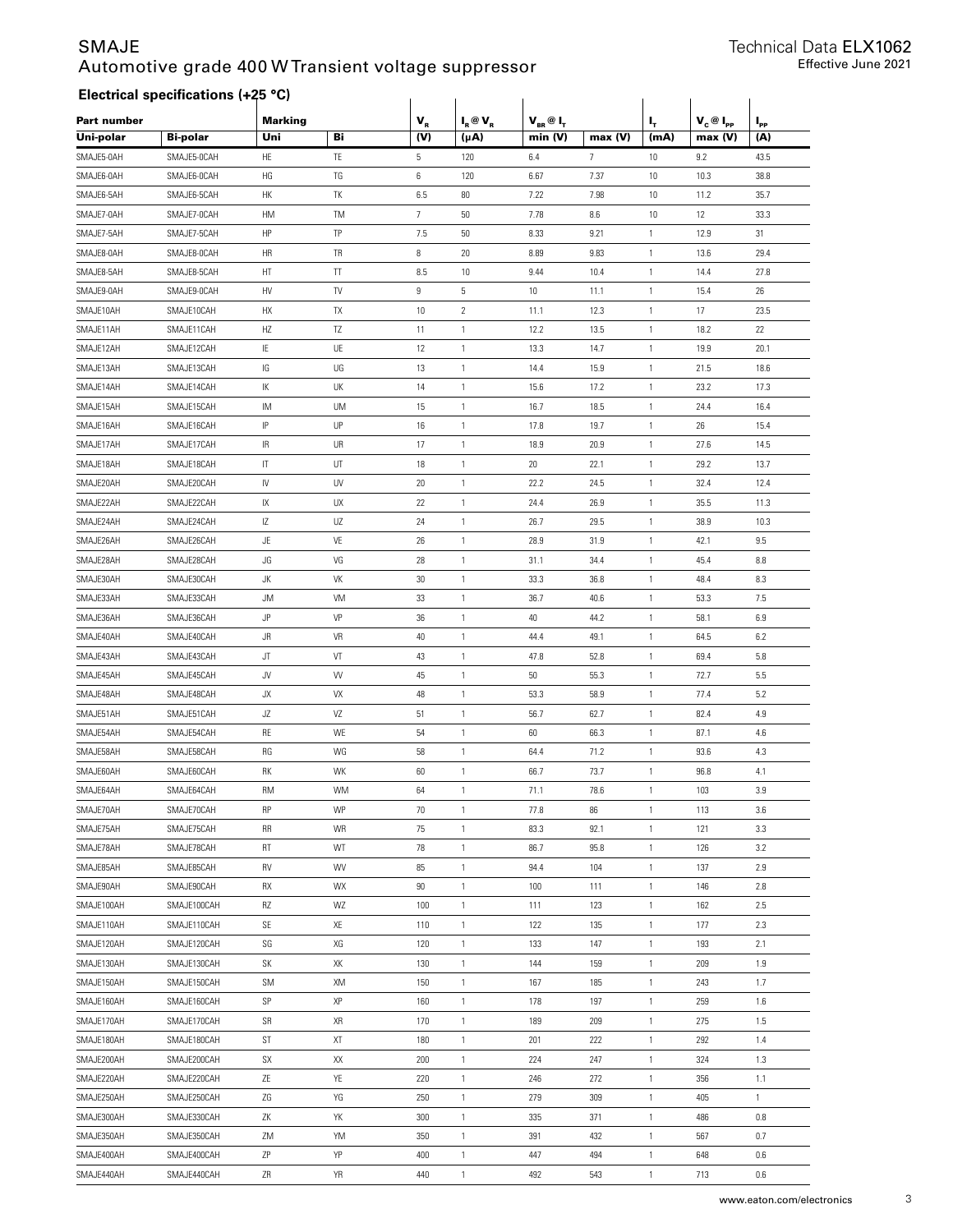# **Ratings and V-I characteristic curves** (+25 °C unless otherwise noted)

# **V- I curve characteristics (Uni-directional) V- I curve characteristics (Bi-directional)**





Surge waveform: 10/1000 μs

 $V_{R}$ : Stand-off voltage -- Maximum voltage that can be applied

 $V_{BB}$ : Breakdown voltage

- $V_c$ : Clamping voltage -- Peak voltage measured across the suppressor at a specified  $I_{\text{PP}}$
- l<sub>R</sub>: Reverse leakage current
- l<sub>T</sub>: Test current
- $\mathsf{V}_\mathsf{F}$ : Forward voltage drop for Uni-directional



# **Peak pulse power dissipation curve**



# **Pulse waveform Pulse derating curve**

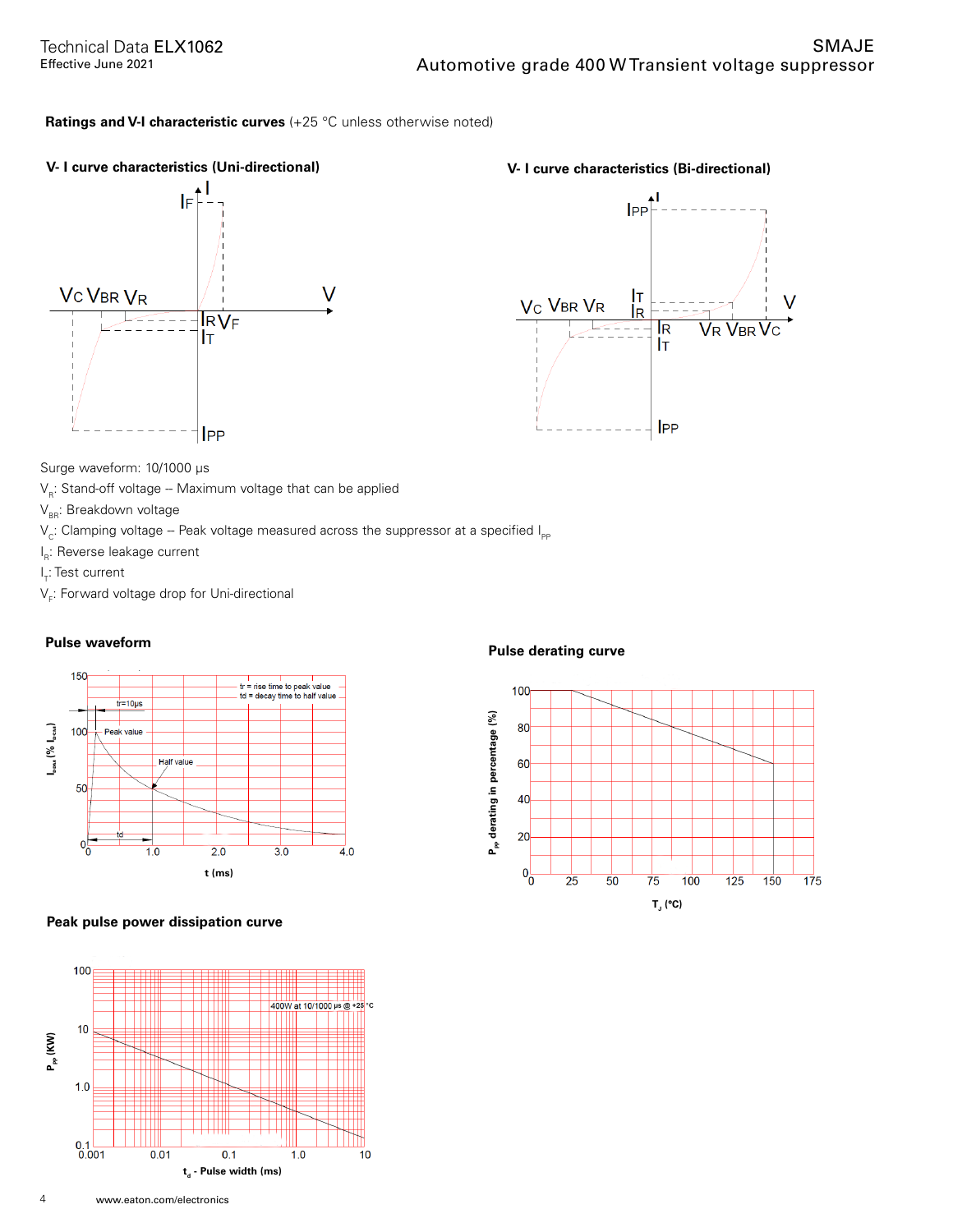# **Solder reflow profile**



### **Table 1 - Standard SnPb solder (T c )**

| Package<br>thickness | <b>Volume</b><br>mm3<br>$350$ | Volume<br>mm3<br>>350 |
|----------------------|-------------------------------|-----------------------|
| $<$ 2.5 mm           | 235 °C                        | 220 °C                |
| $\geq$ 2.5 mm        | 220 °C                        | 220°C                 |

**Table 2 - Lead (Pb) free solder (T c )**

| Package<br>thickness | Volume<br>mm <sup>3</sup><br><350 | Volume<br>mm <sup>3</sup><br>350 - 2000 | Volume<br>mm <sup>3</sup><br>>2000 |
|----------------------|-----------------------------------|-----------------------------------------|------------------------------------|
| $<$ 1.6 mm           | 260 °C                            | 260 °C                                  | 260 °C                             |
| $1.6 - 2.5$ mm       | 260 °C                            | 250 °C                                  | $245$ °C                           |
| $>2.5$ mm            | 250 °C                            | 245 °C                                  | $245$ °C                           |

### **Reference J-STD-020**

| <b>Profile feature</b>                                                         | <b>Standard SnPb solder</b> | Lead (Pb) free solder         |
|--------------------------------------------------------------------------------|-----------------------------|-------------------------------|
| Preheat and soak<br>• Temperature min. $(T_{smin})$                            | 100 °C                      | 150 °C                        |
| • Temperature max. $(Tsmax)$                                                   | 150 °C                      | 200 °C                        |
| • Time (T <sub>smin</sub> to T <sub>smax</sub> ) (t <sub>s</sub> )             | 60-120 seconds              | 60 - 180 seconds              |
| Ramp up rate $T_L$ to $T_D$                                                    | 3 °C/ second max.           | 3 °C/ second max.             |
| Liquidous temperature (TL)<br>Time $(tL)$ maintained above T.                  | 183 °C<br>60-150 seconds    | 217 °C<br>60-150 seconds      |
| Peak package body temperature (Tp)*                                            | Table 1                     | Table 2 (+0, -5 $^{\circ}$ C) |
| Time $(t_0)^*$ within 5 °C of the specified classification temperature $(T_c)$ | 20 seconds*                 | 40 seconds*                   |
| Ramp-down rate $(T_p$ to $T_l$ )                                               | 6 °C/ second max.           | 6 °C/ second max.             |
| Time 25 $\degree$ C to peak temperature                                        | 6 minutes max.              | 8 minutes max.                |

 $^*$  Tolerance for peak profile temperature (T<sub>p</sub>) is defined as a supplier minimum and a user maximum.

Life Support Policy: Eaton does not authorize the use of any of its products for use in life support devices or systems without the express written approval of an officer of the Company. Life support systems are devices which support or sustain life, and whose failure to perform, when properly used in accordance with instructions for use provided in the labeling, can be reasonably expected to result in significant injury to the user.

Eaton reserves the right, without notice, to change design or construction of any products and to discontinue or limit distribution of any products. Eaton also<br>reserves the right to change or update, without notice, any te

#### **Eaton**

**Electronics Division** 1000 Eaton Boulevard Cleveland, OH 44122 United States Eaton.com/electronics

Powering Business Worldwide

© 2021 Eaton All Rights Reserved Printed in USA Publication No. ELX1062 BU-ELX21062 June 2021

Eaton is a registered trademark.

All other trademarks are property of their respective owners.

Follow us on social media to get the latest product and support information.